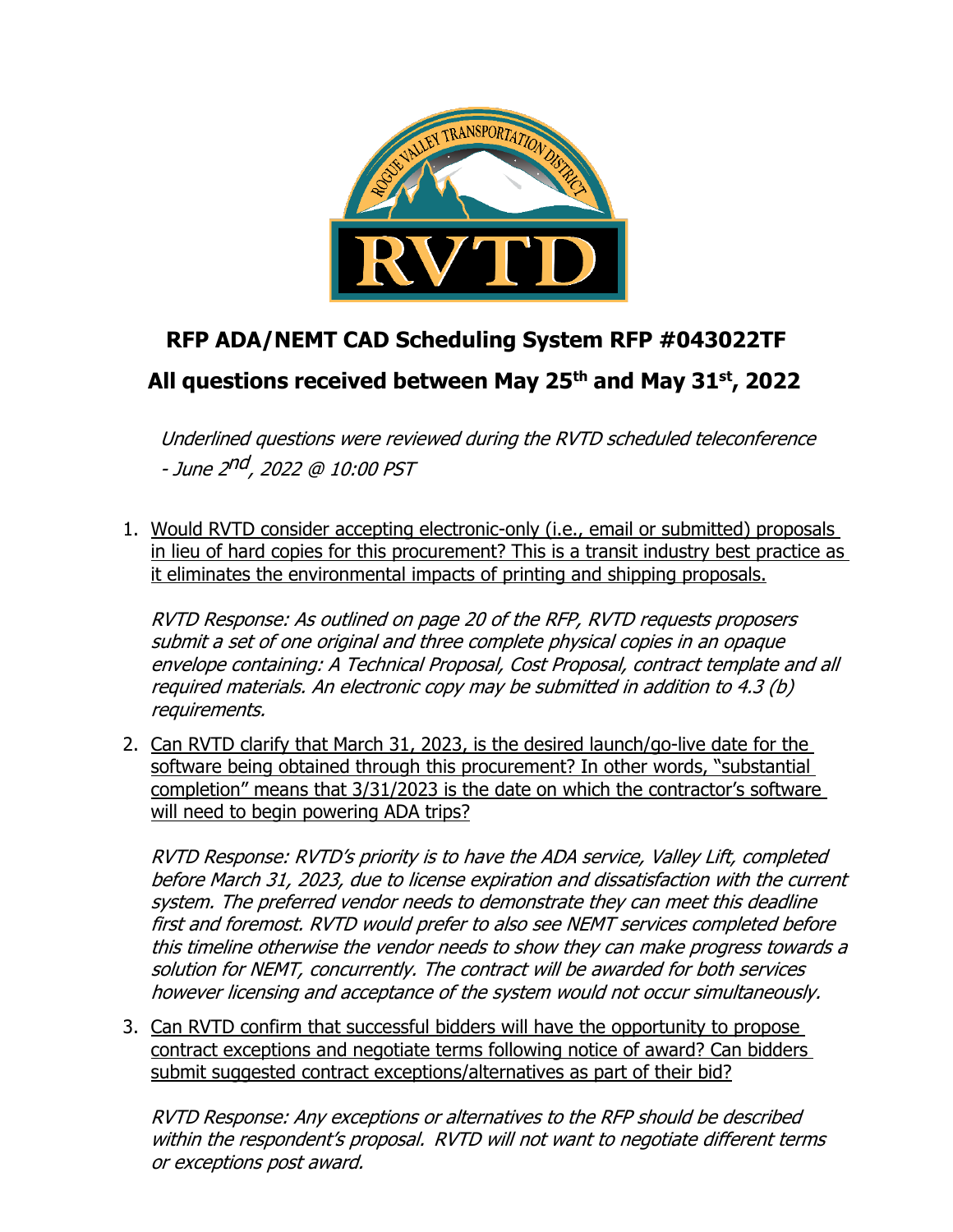4. The RFP indicates that the NEMT service comprises 275 vehicles across 25 to 30 contracted providers. Are all of these vehicles owned and operated by private taxi and livery services?

RVTD Response: Yes. All NEMT providers own/operate their own vehicles. A majority of the NEMT providers we contract with are dedicated to the service and delivery of NEMT.

5. Is there a core fleet of NEMT vehicles that RVTD owns and operates? If so, how many vehicles? What percentage of NEMT trips are served by publicly-owned and operated vehicles?

RVTD Response: RVTD currently owns and operates <sup>a</sup> fleet of 21 vehicles for the delivery of ADA paratransit transportation. None of the 21 vehicles owned and operated by RVTD are used to provide NEMT services at this time, as there is great difficulty coordinating trips between our two existing software platforms.

6. Under "NEMT: Driver/Provider Interface," the RFP states a requirement to "Provide driver with turn-by-turn, hands-free directions to use the map navigation." Does RVTD have the plan to require all NEMT drivers — including private taxi and livery services — to use a specific Driver App? If not, how is the vendor supposed to satisfy this requirement?

RVTD Response: RVTD will require all NEMT providers to utilize any driver app or software that tracks driver arrival/departure times, locations, etc as required by our NEMT contracts.

7. Do NEMT Transportation Providers serve multiple types of trips, or do they only service NEMT trips?

RVTD Response: RVTD's current contract with providers is only for NEMT services covered by the Oregon Health Plan. RVTD does have <sup>a</sup> strong interest in having our NEMT providers also do other trips when available.

8. Do NEMT Transportation Providers have the ability to accept or reject individual trips?

RVTD Response: Although providers can accept and reject rides, RVTD is interested in solutions that minimize the "cherry picking" of trips and encourage providers to accept the trips assigned to them.

9. Do NEMT Transportation Providers work on the basis of scheduled shifts? If not, is this a possibility?

RVTD Response: RVTD assigns trips to providers based on their known capacity and availability. Providers assign trips from TransLink to their drivers based on what works best for their fleet, capacity and location to name a few.

10.Does RVTD expect the vendor to assign NEMT trips at the level of the provider or the specific driver? Software can optimize efficiency more effectively if trips are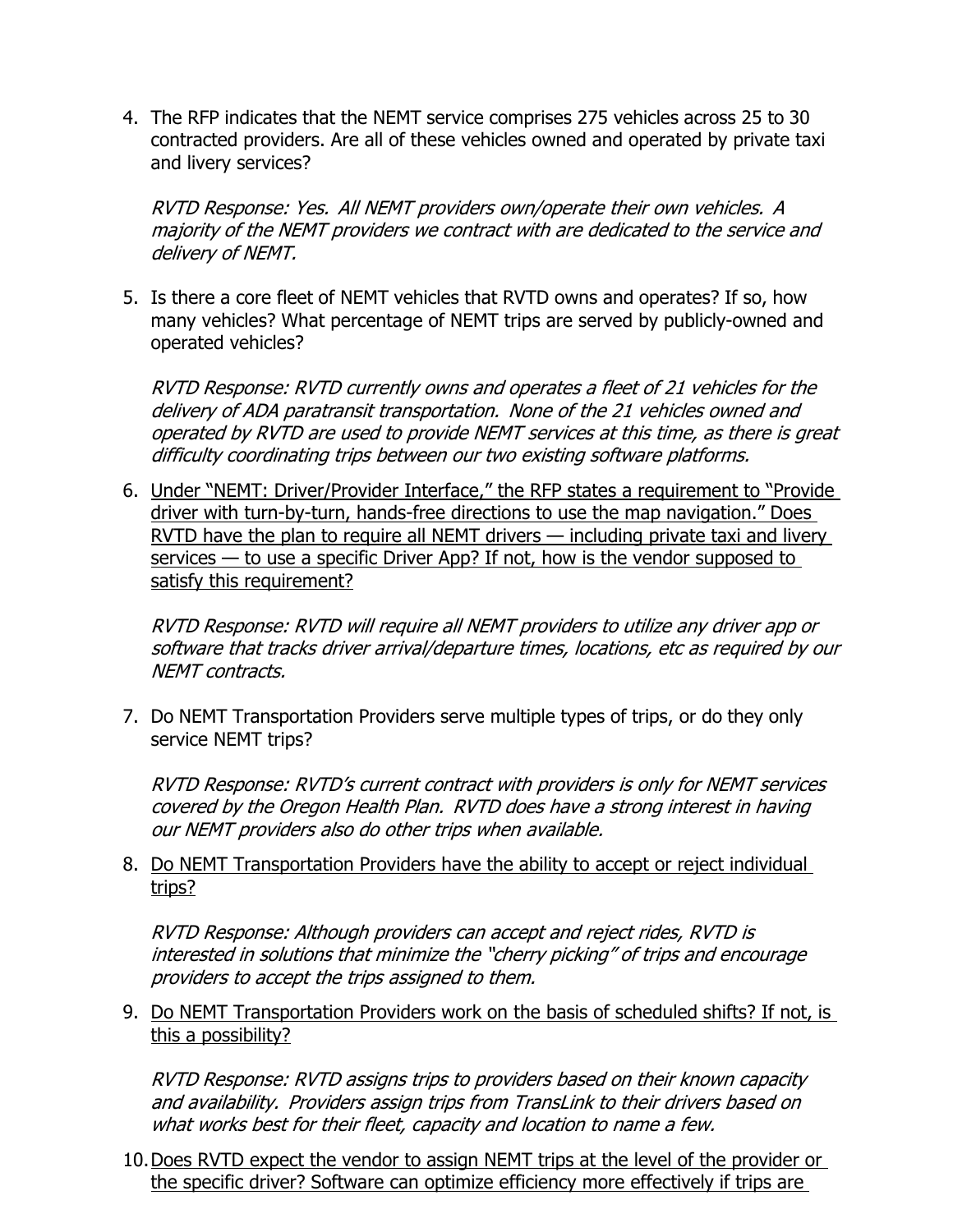assigned at the driver level.

RVTD Response: Current Oregon Medicaid rules require NEMT brokerages to notify Medicaid members of the driver's name and phone number as early as possible but prior to the transport. To satisfy this requirement, scheduling at the driver level is desired.

11.Does RVTD allow for pooling NEMT passengers? If so, is maximizing pooling a desired outcome?

RVTD Response: Yes, RVTD is currently pooling passengers when schedules allow and is interested in solutions that maximize pooling of trips.

12.Under "NEMT: Brokerage Admin/Dispatch," the RFP states a requirement to "Process reimbursement for multiple programs with different reimbursement rates for common services like lodging or meals. Reimbursement rates vary from contract to contract." Can you please explain this requirement in more detail?

RVTD Response: RVTD currently holds several Medicaid contracts, each with <sup>a</sup> reimbursement component which requires RVTD to reimburse members for meals, miles, and lodging. Because reimbursement rates can vary between contracts, RVTD seeks a solution that allows granularity in setting these individual reimbursement rates, at the contract level. For instance, Contract A asks RVTD to reimburse member lodging at \$40 per night while Contract B reimburses lodging at \$80 per night. RVTD seeks the flexibility to offer the different rates based on individual contractual needs.

13.Is RVTD interested in a proposal that enables vehicles from the Valley Lift ADA Paratransit Service to be used to serve NEMT trips when available?

RVTD Response: Yes. RVTD is interested in allowing ADA vehicles to do NEMT trips and NEMT vehicles to do some ADA trips when appropriate. RVTD seeks software that maximizes coordination.

14.The RFP states that proposers should "possess the ability to interface with other equipment and software." Can you specify which software platforms will need to be interfaced with, and the extent to which an integration is required for each?

RVTD Response: RVTD is no longer asking vendors to integrate with our UMO passenger fare program and there are no other software integration needs anticipated at this time.

15.How will RVTD measure/define success for this procurement?

RVTD Response: This will be discussed with the selected vendor. Proposals should us the evaluation scoring criteria for the purpose of submitting the best and most responsive to RVTD's needs as described in the RFP.

16. For NEMT rides, what does the current ride scheduling process look like? Is this entirely through the TransLink call center, or are there other modes of booking an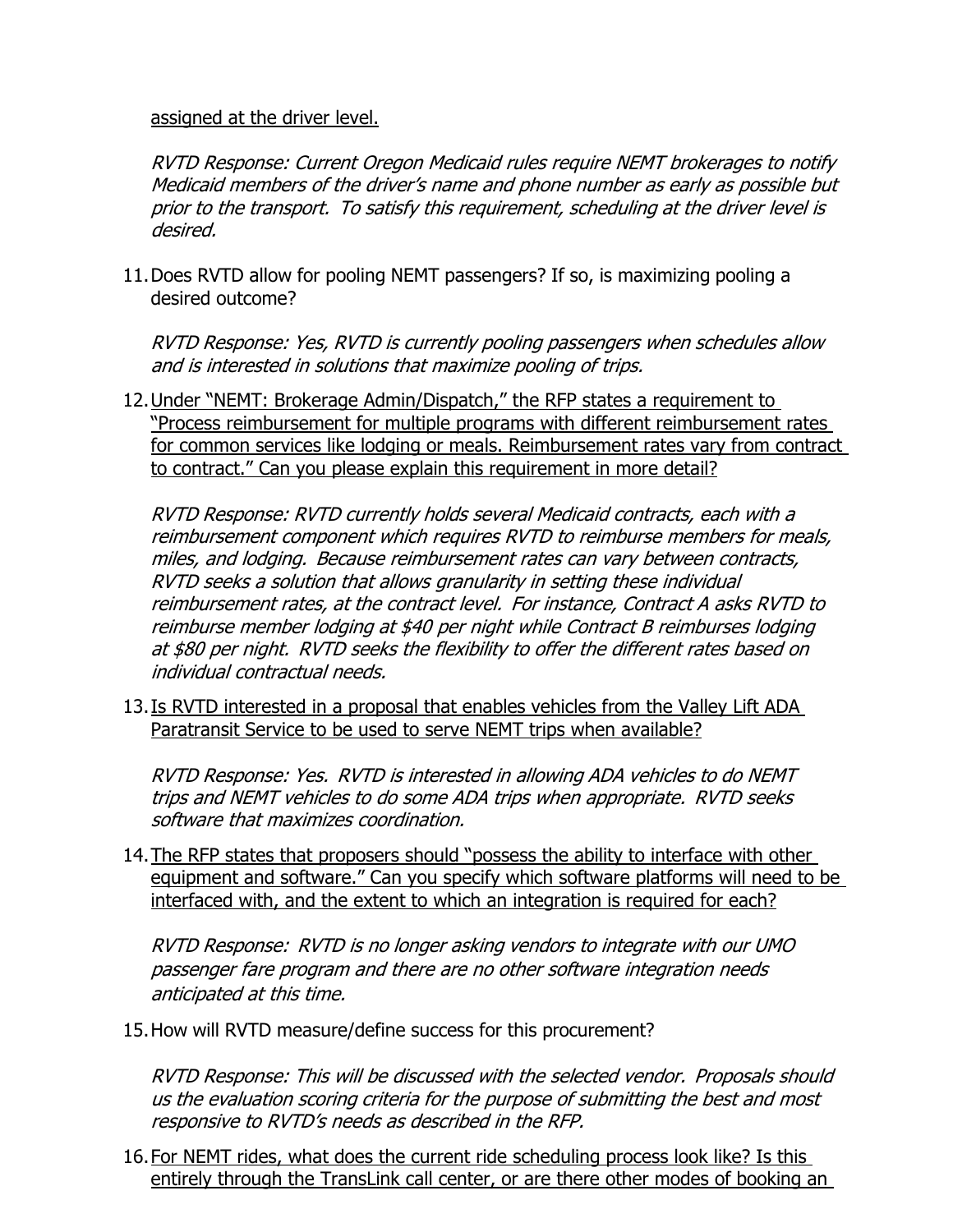## NEMT ride?

RVTD Response: All NEMT services go through the TransLink call center which include both phone and online scheduling options. Our current process for handling NEMT requests is our call center either receives <sup>a</sup> call for services or the request comes in through our client portal. Both options will check the members eligibility before allowing a ride to be entered into the system. Once the ride is entered, our scheduling department will assign it to a provider based on cost, availability, capacity, mode, and location to name a few. Once a provider accepts a ride, they provide the trip and bill the brokerage through our online iOBSS portal for providers.

17.Who is responsible for determining eligibility/ineligibility for NEMT – RVTD or TransLink?

RVTD Response: TransLink is the Medicaid brokerage and is responsible for verifying eligibility for all NEMT trips. All eligibility is verified through the 270/271 process at the TransLink building.

18.Where appropriate, does RVTD allow shared rides among multiple passengers for NEMT trips?

RVTD Response: Yes. RVTD groups/shares as many trips as possible when appropriate.

19.Does RVTD have an estimated budget for this RFP (paratransit + NEMT)?

RVTD Response: RVTD is not providing <sup>a</sup> budget figure for this project but has an estimated cost using other comparable projects.

20.Since the scope of this project is to implement and administer the District's ADA Paratransit software and NEMT software, does the contractor have to validate the members' Medicaid status as well?

RVTD Response: Yes, RVTD expects software to confirm Medicaid eligibility through the 270/271 process currently used by RVTD through their OBSS software. For calendar year 2021 and Q1 2022, RVTD performed 272,036 eligibility checks through the 270/271 process.

21.What is the project budget?

RVTD Response: RVTD is not providing <sup>a</sup> budget figure for this project but has an estimated cost using other comparable projects.

22.What will be the overall contract length for this program?

RVTD Response: The expected contract length is 5 years with options to extend.

23.How many days should the bid be valid for?

RVTD Response: RVTD expects to release the notice to proceed September 1,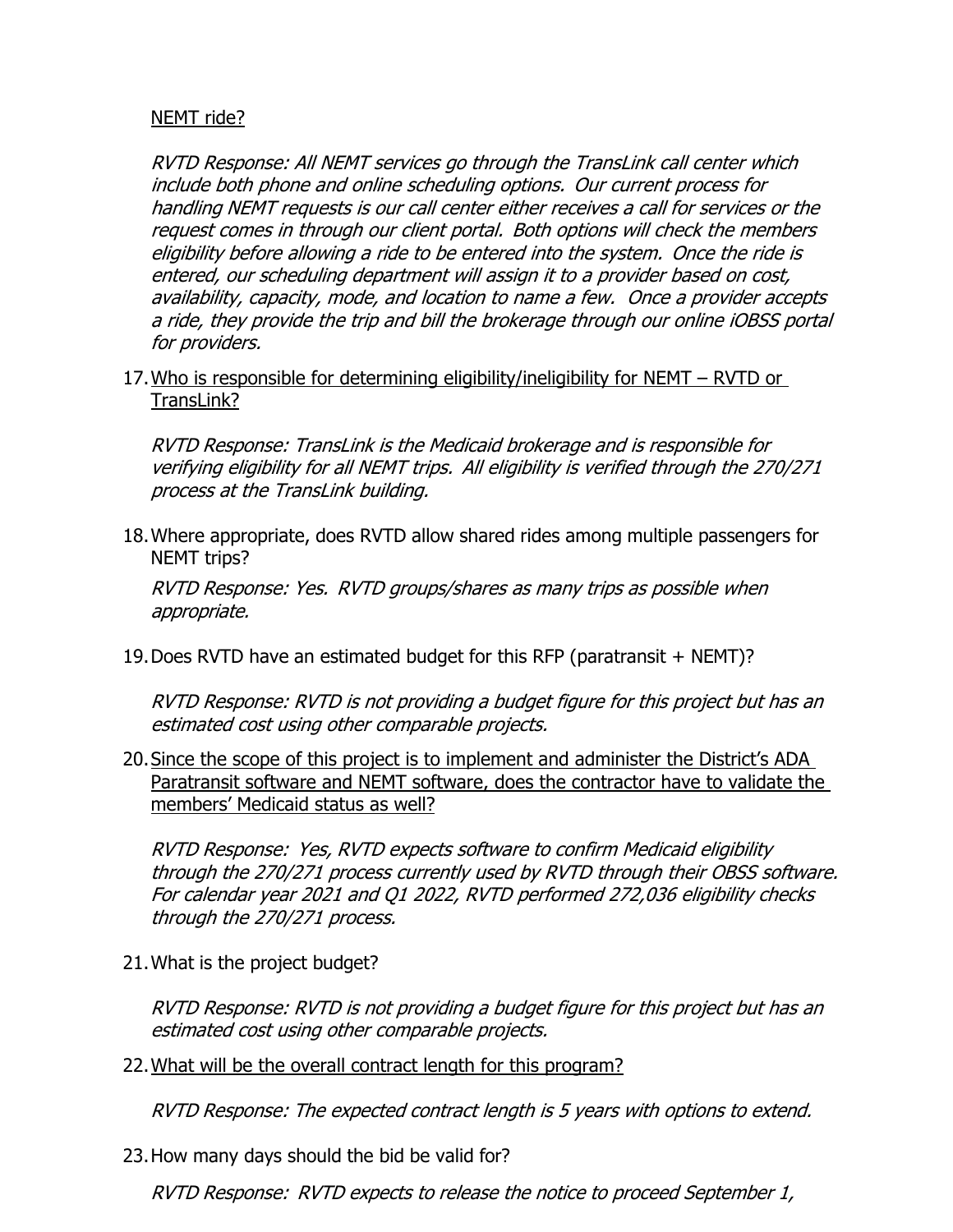2022 and as expeditiously as possible, begin the process of implementation shortly after.

24.Would you accept an electronic submission for final proposals?

RVTD Response: Answered #1

25.Does the price proposal need to be in a separate sealed envelope from the technical proposal?

RVTD Response: No

26.Can Proposers include a copy of the specific vendor pricing sheet as explanation along with the required pricing form?

RVTD Response: Yes.

27.What are some of the biggest concerns seen with the current software solution that you would change immediately if you could?

RVTD Response: RVTD is currently using two separate software solutions. OBSS for NEMT and TripSpark for ADA. The biggest challenge is our current NEMT software OBSS requires all trips to be scheduled manually and there is no way to coordinate trips between our ADA and NEMT software. We also do not have a way to track vehicle location, arrival, or departure times for NEMT.

28.What are the goals of Rogue Valley Transportation District surrounding this software upgrade?

RVTD Response: RVTD expects to improve coordination with between multiple programs, maximize efficiencies in service delivery and resource management and better align with the requirements outlined in our contracts.

29.What is the budget for this project?

RVTD Response: RVTD is not providing <sup>a</sup> budget figure for this project bus has an estimated cost using other comparable projects.

30.What is the funding source for this project?

RVTD Response: RVTD is mostly using local funds for this project, but the project is being treated as a federally funded project.

31.What are the funding deadlines/timelines for this project, ie, when does the money need to be spent?

RVTD Response: Funding for this project is currently allocated and is expected to be spend by the end of FY 2023 (June 30, 2023)

32.Does Rogue Valley Transportation District have a preferred cellular network? If so, please provide contact information for our account manager.

RVTD Response: RVTD uses FirstNet by ATT for their ADA cellular network. RVTD will provide all cellular network services for their ADA paratransit service. For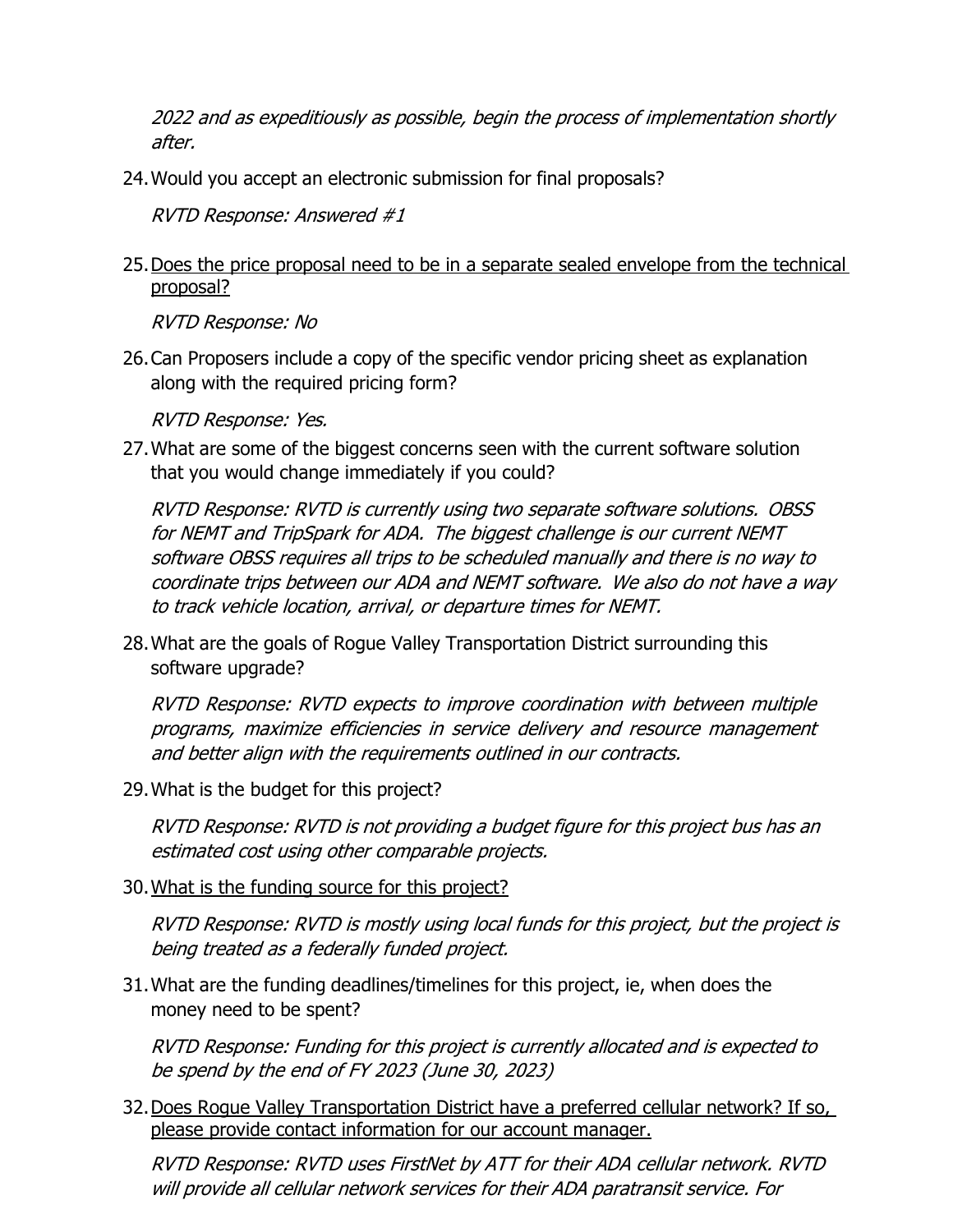NEMT services, cellular software will be the responsibility of our providers. Vendors are currently not being asked to provide cellular network services.

33.Does Rogue Valley Transportation District provide any other types of service that may be used by the awarded solution?

RVTD Response: No. The services listed in the RFP are the only services currently supported by the two programs. Future service needs may be of interest in the future.

- 34.Does Rogue Valley Transportation District have an IVR system currently? RVTD Response: Not currently, but RVTD is interested in implementing/integrating with an IVR solution in the future.
- 35.If so, who is the current IVR system with?

RVTD Response: N/A

36.What type of functionality does it provide (i.e. night before reminder calls with cancel option, arrival notification calls, floodgate messaging, English, Spanish?

RVTD Response: N/A

37.Is it an onsite server or hosted solution?

RVTD Response: N/A

38.Does Rogue Valley Transportation District have any Commuter Routes that would be considered part of this project? If so, how many?

RVTD Response: Commuter Routes are not part of this project.

39.Is there a consultant involved with this RFP? If yes, what is the name of the firm or individual?

RVTD Response: No

40.How many office users do you have?

RVTD Response: 20-25 office users.

41.Do you want the chosen vendor to do all the driver training or are we training the trainers?

RVTD Response: ADA – Vendor provided training. NEMT – vendor to train the trainer.

42.If training the trainers, how many of those are there?

RVTD Response: 3-5 trainers

43.How many depots do you operate if more than 1?

RVTD Response: RVTD has just one location for call center services.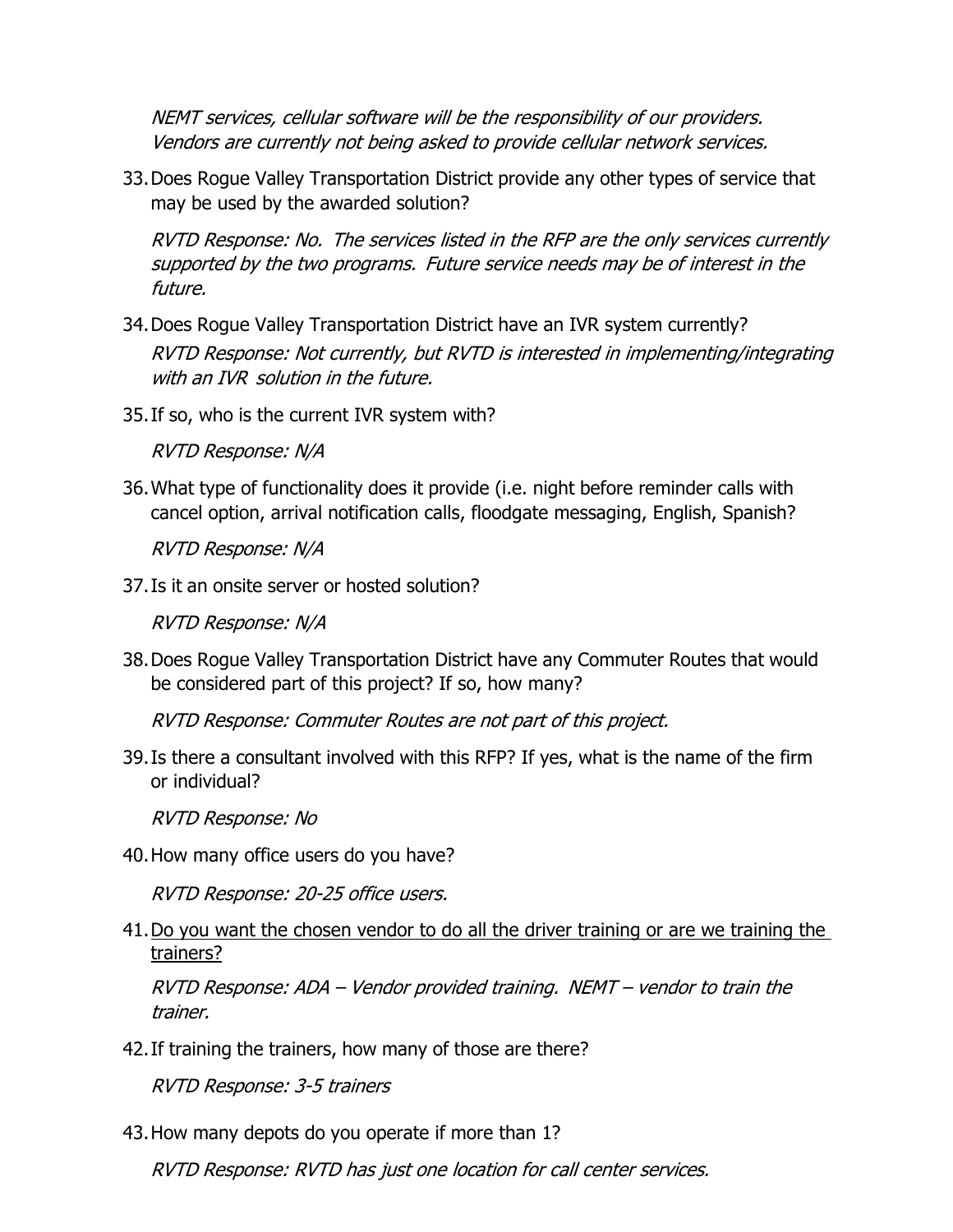44.Do you have any subcontractors?

RVTD Response: Yes. We use subcontractors for both NEMT and ADA services.

- 45.If there are subcontractors, will those subcontractors need go-live support on site? RVTD Response: Yes, RVTD is interested in having on-site support for go- live for both their ADA subcontractor and on-site RVTD staff. RVTD will as vendor to train RVTD staff so they can train NEMT providers.
- 46.Are any private contractors/subcontractors used to provide trips for Rouge Valley? If yes, how are these contractors paid, by the trip or by the hour?

RVTD Response: RVTD uses <sup>a</sup> subcontractor to provide their ADA services (driver management and dispatching only). Our provider is compensated through a flat administrative rate and an hourly service rate.

47.Will Rogue Valley Transportation District allow proposers to provide a demo of the software before awarding the contract?

RVTD Response: Yes, RVTD is interested in thoroughly reviewing software prior to contract award.

48.What is your agency expectations related to data conversion from the Route Match system?

RVTD Response: RVTD currently uses Novus for ADA services and OBSS for NEMT. RVTD will ask vendor to facilitate the conversation process as much as possible.

49.Are there any interfaces required to external sources such as Medicare? If so, what other external source.

RVTD Response: Our OBSS software currently connects with the 270/271 processes along with handling 835/837/999 files. RVTD is not connected to <sup>a</sup> clearing house.

50.What is the total number of Drivers to be trained?

RVTD Response: For ADA: 30-35 drivers. NEMT will need to be handled through train the trainer.

51.How many dispatchers does your agency have?

RVTD Response: Our ADA service typically has 1 dispatcher available at all service times. We do not use dispatchers for the NEMT service.

52.How many reservation positions does your agency have?

RVTD Response: 8-10

53.How many hybrid positions (i.e., reservations/dispatch scheduling) in one position does your agency have?

RVTD Response: 25 positions between RVTD staff and our ADA subcontractor.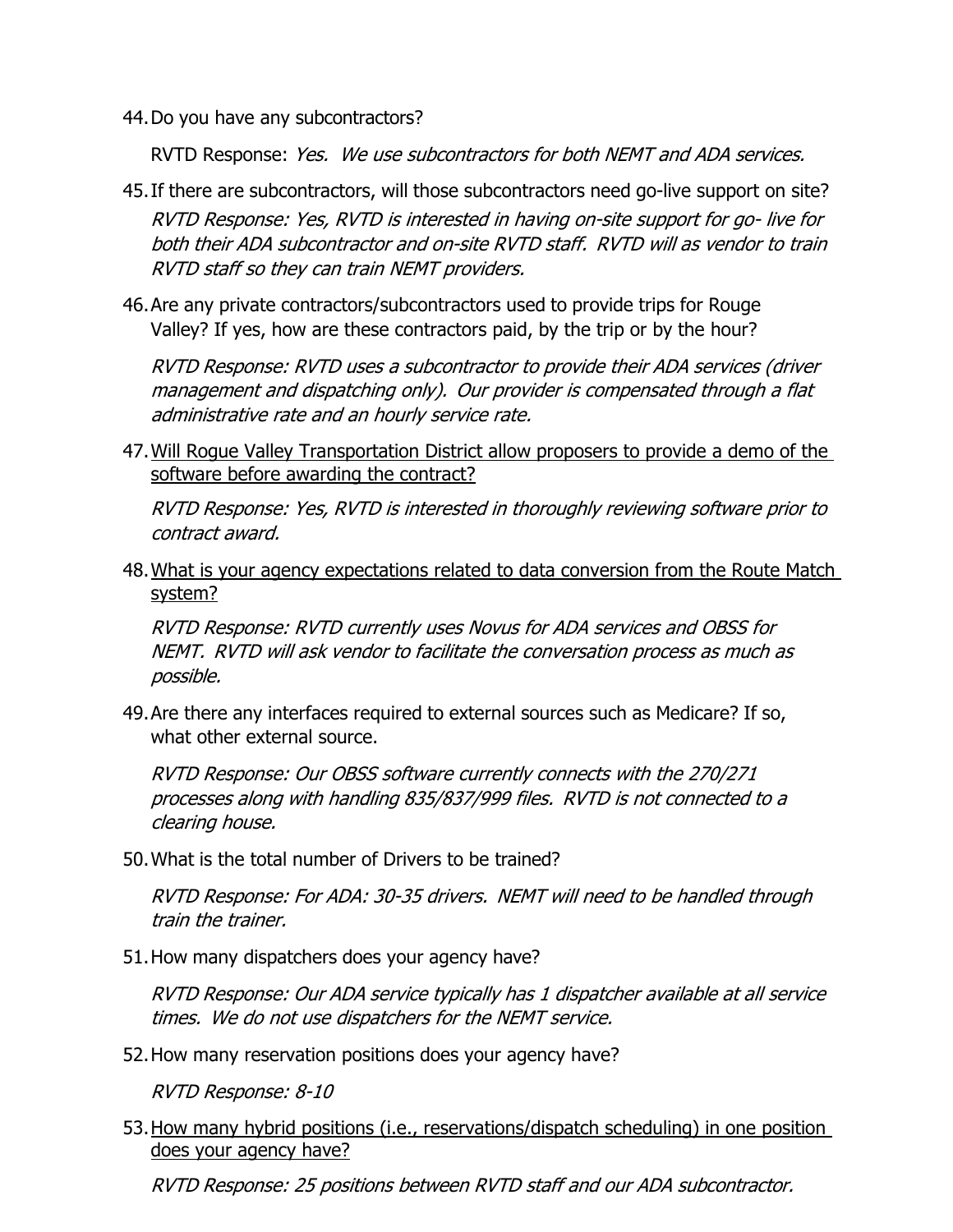54.Are the Drivers and/or Dispatchers represented by a Union? If so, which Union?

RVTD Response: No

55.Does the service area encompass more than one county? If so, which counties (other states as well)?

RVTD Response: RVTD's ADA service is provided in Jackson County, Oregon. NEMT services are provided throughout Oregon but primarily concentrated in <sup>a</sup> 7-county area which includes Jackson, Josephine, Douglas, Coos, Curry, Lake, Klamath. RVTD also transports to regular locations outside the seven-county area and includes Lane, Multnomah, and Deschutes Counties to name <sup>a</sup> few. On occasion, NEMT services will be arranged for locations outside Oregon including California, Washington, Idaho, Minnesota, and Texas. NEMT services through the brokerage can be to any location a covered Medicaid service is provided when that service is not available within the members local area.

56.Does your agency provide group trips? If yes, what percentage of trips are group trips?

RVTD Response: During COVID, group/shared trips were suspended. Prior to COVID, RVTD estimates over both programs, grouped/shared trips accounted for 40% or more of all scheduled trips.

57.What is the maximum number of paratransit vehicles at peak service on any given day?

RVTD Response: 21

58.Please indicate if there are any holidays for no service or reduced service.

RVTD Response: Services for NEMT are provided 365/24/7. ADA transportation services and the TransLink call center holiday closures mirror RVTD's fixed route bus service holiday closures which recognizes 6 holidays including Christmas, New Year's Day, Thanksgiving, Memorial Day, Labor Day and Independence Day.

59.On what days of the week are trips provided?

RVTD Response: RVTD's ADA program operates Monday – Friday. NEMT services are available 24/7/365

60.What are your hours of service?

RVTD Response: TransLink call center hours are Monday – Friday 7am to 5pm. NEMT services are provided 365/24/7. ADA services mirror fixed route bus service hours and are adjusted when fixed route hours are modified.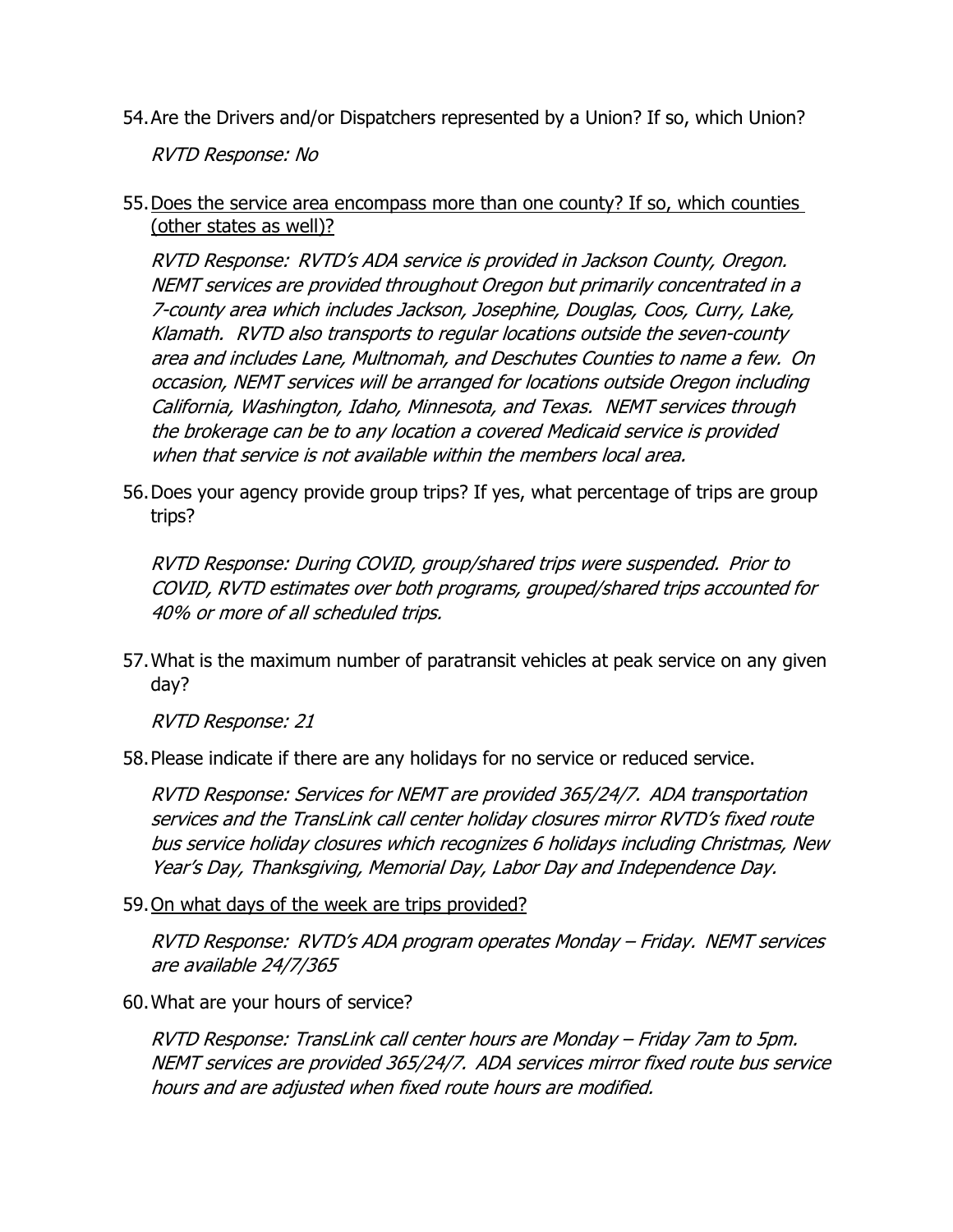61.What are your current Rides per Hour (RPH)?

RVTD Responses: For ADA, average number of trips per hour is 1.6-2.0. RPH is currently not tracked for NEMT.

62.What is your average trips per day?

RVTD Response: Average overall trips per day is approximately 389.

63.What is the average trip length?

RVTD Response: For our ADA programs, the average distance is 8-9 miles. The average trip length for NEMT is 20.8 miles.

64.What is the number of will calls weekly?

RVTD Response: RVTD currently limits will-calls for their ADA to 10-15/day. NEMT services typically are scheduled as will-calls to provide the most flexibility to members and NEMT providers. Average will-calls for NEMT is 600 weekly

65.What is the weekly average number of declined trips?

RVTD Response: For ADA, 1-2 trips are declined mostly due to clients not wanting to accept the negotiated time provided by schedulers. For NEMT, 30-50 trips a day can be declined for various reasons such as eligibility and covered service.

66.What is average number of one-way trips provided weekly?

RVTD Response: Average number of trips per day is between 350-400.

67.Does your agency provide subscription trips (standing orders)? If so, what percentage of trips are subscription trips?

RVTD Response: On average, 30% of trips are subscription between both ADA and NEMT programs

68.What is the number of Flex Routes (Deviated Fixed Route) per day and per week?

RVTD Response: None

69.What is the current size of your client population?

RVTD Response: Our current ADA population is approximately 4.5k eligible users. For NEMT, the eligible number of members able to schedule NEMT transportation is between 80-90k. This number fluctuates from month to month as people apply and fall off Medicaid eligibility.

70.What is the growth rate?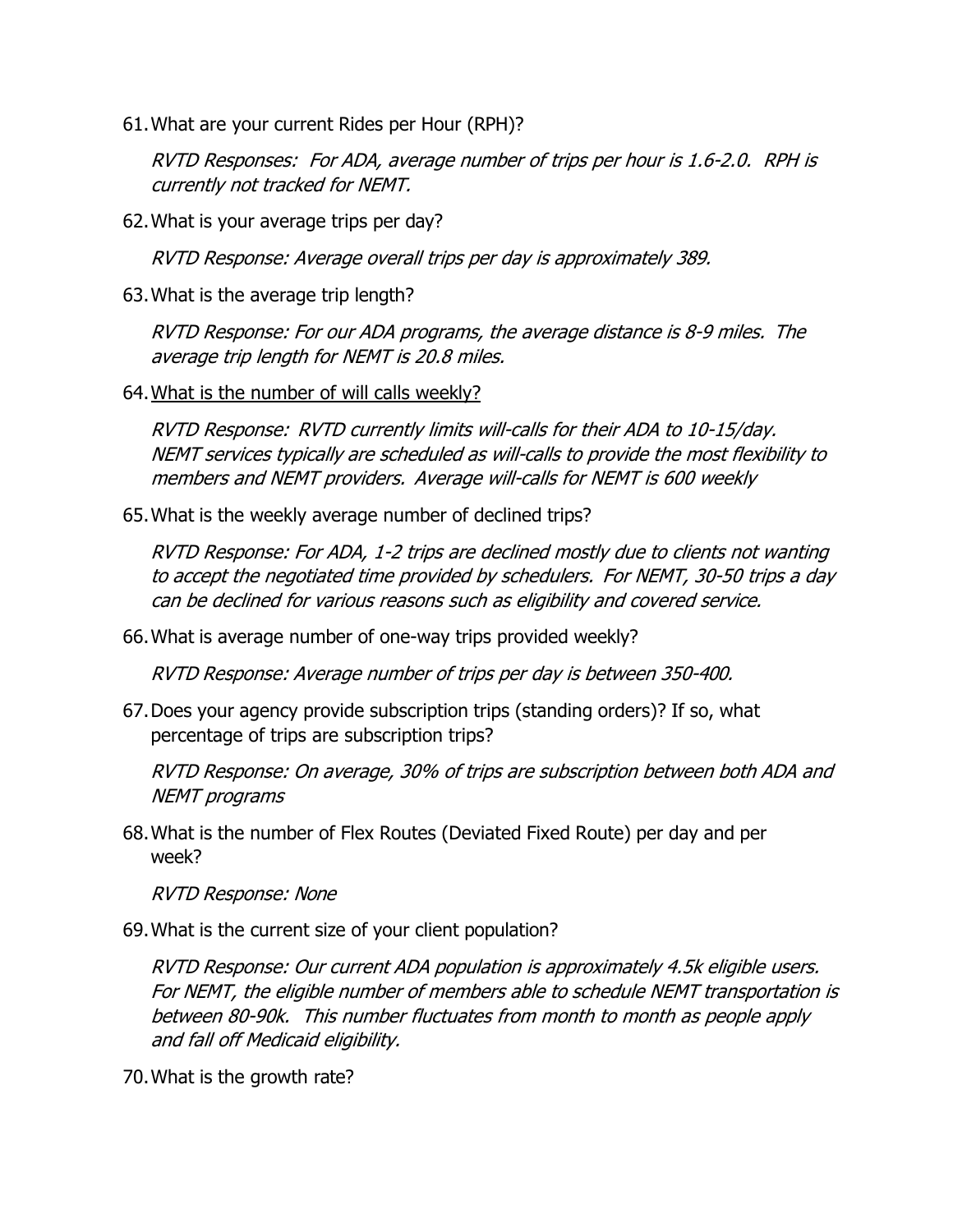RVTD Response: RVTD's ADA eligible clients remains relatively flat with clients falling off eligibility and new clients applying. For NEMT, the changes in eligibility are controlled by the Oregon Health Authority and can have dramatic swings as programs change, eligibility is reassessed, CCO plans fail or are restructured or increases in services that increase Medicaid eligibility for Oregonians. When there are no major program changes with the Oregon Health Plan, increases in member eligibility are typically limited to 1k-3k increases/decreases each month.

71.On average, how many taxi trips are used per day?

RVTD Response: RVTD only has <sup>a</sup> few contracts with Taxi providers. Of the taxi providers we use on the NEMT side, the number of assigned trips averages 20- 30 depending on the capacity of our taxi provider.

72.On average, how many calls will your call center handle?

RVTD Response: Currently, the call center handles an average of 323 calls per day with an average of 7100 inbound and 6500 outbound calls monthly.

73.What is the peak number of calls handled per hour?

RVTD Response: Peak number of calls is unknown currently. The average number of calls handled per hour is 35. The average handling time for calls is 3 minutes with average time to answer at 45 seconds.

74.Is it mandatory to be able to turn driver messaging capabilities on or off?

RVTD Response: It is not mandatory to turn driver messaging capabilities on or off.

75.Does the agency have its own drivers and vehicles for the service?

RVTD Response: RVTD owns and operates their own vehicles for ADA services.

76.As mentioned in the RFP" Although TransLink primarily serves the seven-county area, approximately 15-20% of NEMT trips are to locations across Oregon and approximately 2% of trips to other parts of the US (California, Minnesota, Washington, Idaho, Texas to name a few)." What is the mode of transportation for the 2% rides outside of Oregon?

RVTD Response: The modes primarily used outside Oregon are common carrier modes such as plane, train, bus or mileage reimbursement is provided to the member. There are limited occasions when a contracted NEMT provider will provide the transport to locations contiguous to Oregon (Washington, California, Idaho)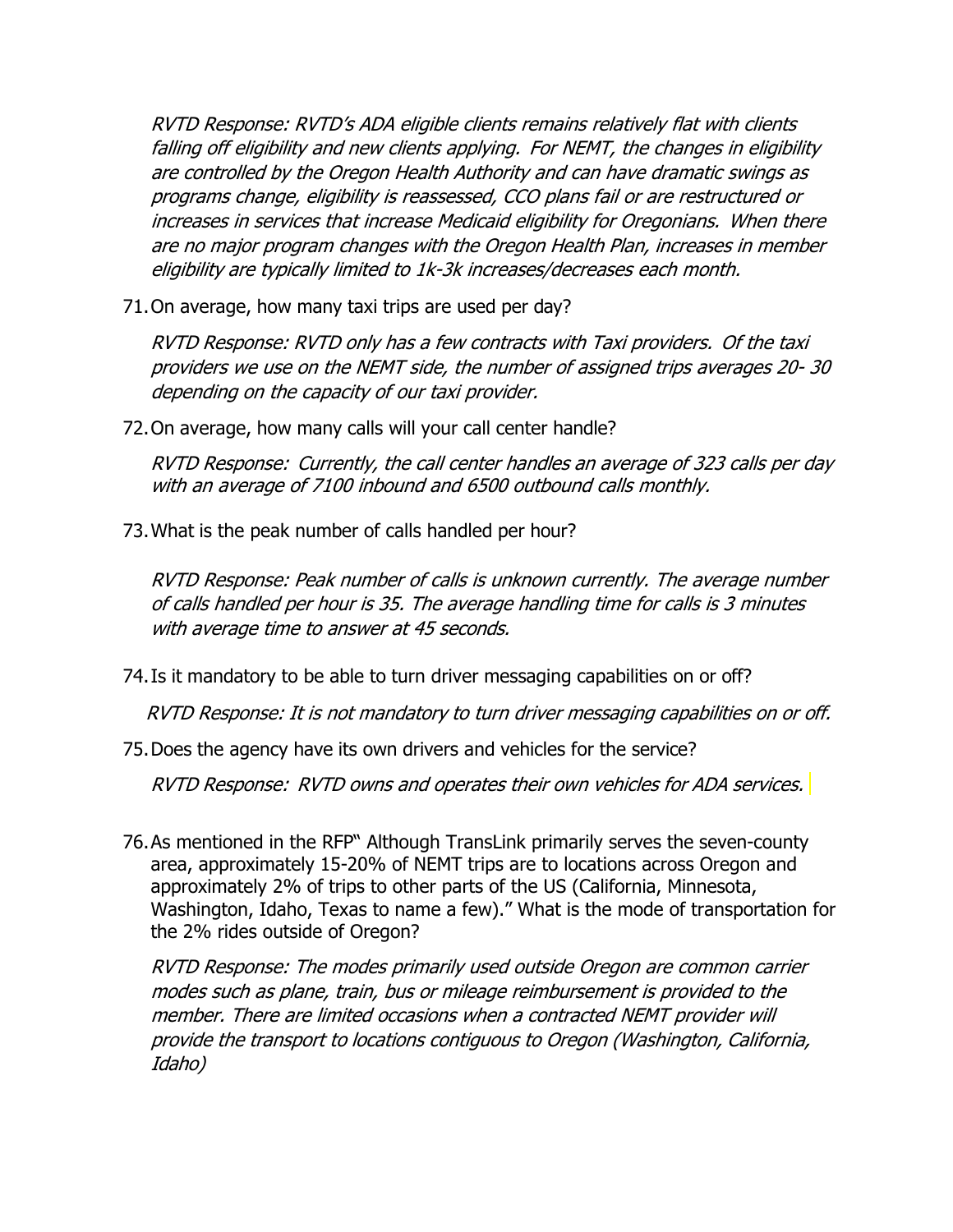70.Is there a set budget or Grant for this solicitation?

RVTD Response: Yes, RVTD has established <sup>a</sup> budget for this project.

71.As mentioned in the RFP "Substantial completion of the project is determined by meeting the March 31, 2023, deadline for the ADA services. Thereafter, the selected vendor(s) will provide the solution for the NEMT services." Will the contract term for NEMT services start after March 2023?

RVTD Response: Refer to question 2.

72.Please provide the excel format for the compliance matrix.

RVTD Response: RVTD would like vendors to use the provided matrix in the RFP.

73.Does agency want to replace TripSpark Novus scheduling software used for Dispatching and Scheduling?

RVTD Response: RVTD is looking for software that improves coordination between their ADA and NEMT services, reduces costs and allows RVTD to be compliant with their NEMT contractual requirements and is seeking the best solution for those outcomes.

77.Referring to Section 3.18 in the compliance matrix "Option to view and store mobility evaluations within client record to track assessments of a client's ability to use the fixed route." Please clarify further.

RVTD Response: RVTD is interested in doing trip-by-trip eligibility for their ADA service. For many Category 3 clients, many trips can be provided on RVTD's fixed route bus while other trips may be more appropriate on paratransit. Providing mobility information to booking agents allows the district to, at the time of booking a trip, determine if the requested ride can / should be provided by RVTD's paratransit service or if fixed route services are more appropriate. Although not required, RVTD is hopeful there is <sup>a</sup> solution that improves the district's ability to manage trip-by-trip eligibility.

78.With the introduction of the TransLink NEMT services, is RVTD increasing its fleet size of dedicated vehicles?

RVTD Response: RVTD does not intend to increase the size of their ADA fleet for NEMT services. The interest is to coordinate excess capacity and availability between the two services as when available.

79.If RVTD is not increasing its fleet size, does that mean all NEMT trips are done through the 275 NEMT vehicles and 325 certified drivers?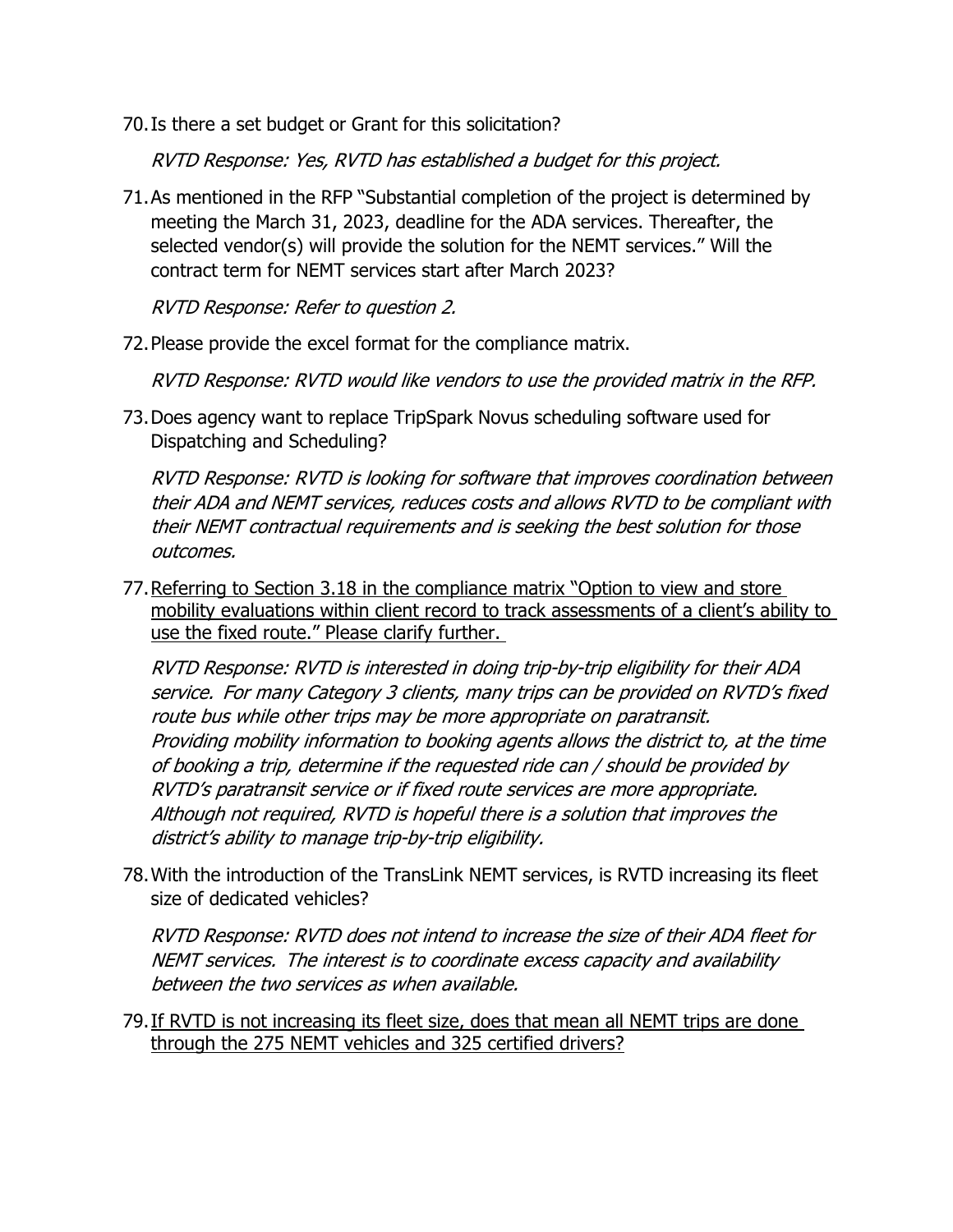RVTD Response: No, RVTD's interest is to coordinate services between their ADA and NEMT services as availability and capacity will allow.

80.Can RVTD provide details on the NEMT vehicles and drivers? Are these all volunteer vehicles?

RVTD Response: RVTD does not currently work directly with volunteers directly. A majority of NEMT providers are private companies who own and operate their own fleet of vehicles. We do contract with social service agencies and non- profits that utilize volunteer drivers, but RVTD does not work directly with the volunteer and all ride assignments and invoicing are done directly with the agency the volunteer works for. Although not scheduled for anytime soon, RVTD is interested in creating a volunteer program where the brokerage works directly with volunteers to provide transportation services locally and throughout Oregon.

81.Based on the average number of annual trips for the 2021 and 2022 data, is it accurate to assume the trips per day for the NEMT service are 389?

RVTD Response: Yes.

82.If no, please provide a more accurate number of trips per day for the NEMT service?

RVTD Response: N/A

83.Is RVTD looking to replace the current ADA Novus solution, or are they open to maintaining it with migration to new in-vehicle MDTs (consumer grade tablets)?

RVTD Response: RVTD is interested in replacing all currently used software with a solution that best coordinates both ADA and NEMT services.

84.Regarding item 1.8, please provide any clarification on the details around the desired integration with UMO?

RVTD Response: RVTD is no longer asking vendors to integrate with our UMO passenger fare program.

## **New questions asked at teleconference 06/02/22**

85. How does the lodging expense fall under the NEMT benefit?

RVTD Response: The Oregon mileage reimbursement benefit also provides a meal and lodging benefit as well for those members traveling outside of their local area at least 4 hours. TransLink provides meal and lodging when requested and qualifies for reimbursement. RVTD tracks the issuance of meals and lodging in their current NEMT scheduling software OBSS. OBSS tracks meals (breakfast, lunch and dinner) and lodging requests, including amounts. At the end of each